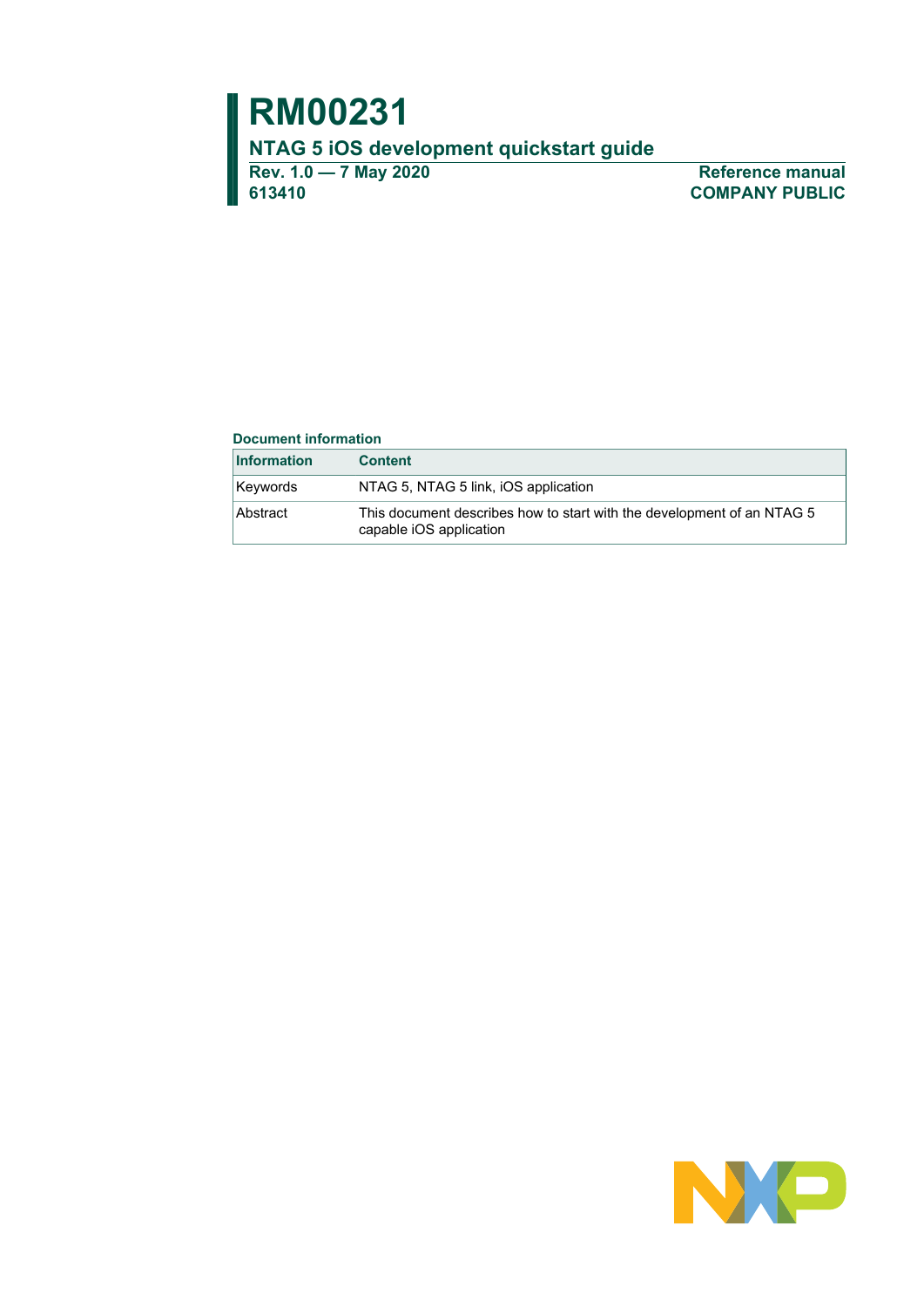### **Revision history**

| <b>Rev</b>                                         | <b>Date</b> | <b>Description</b>      |
|----------------------------------------------------|-------------|-------------------------|
| $\overline{\phantom{a}}$<br>$\overline{A}$<br>ں. ا | 20200507    | .<br>Initial<br>version |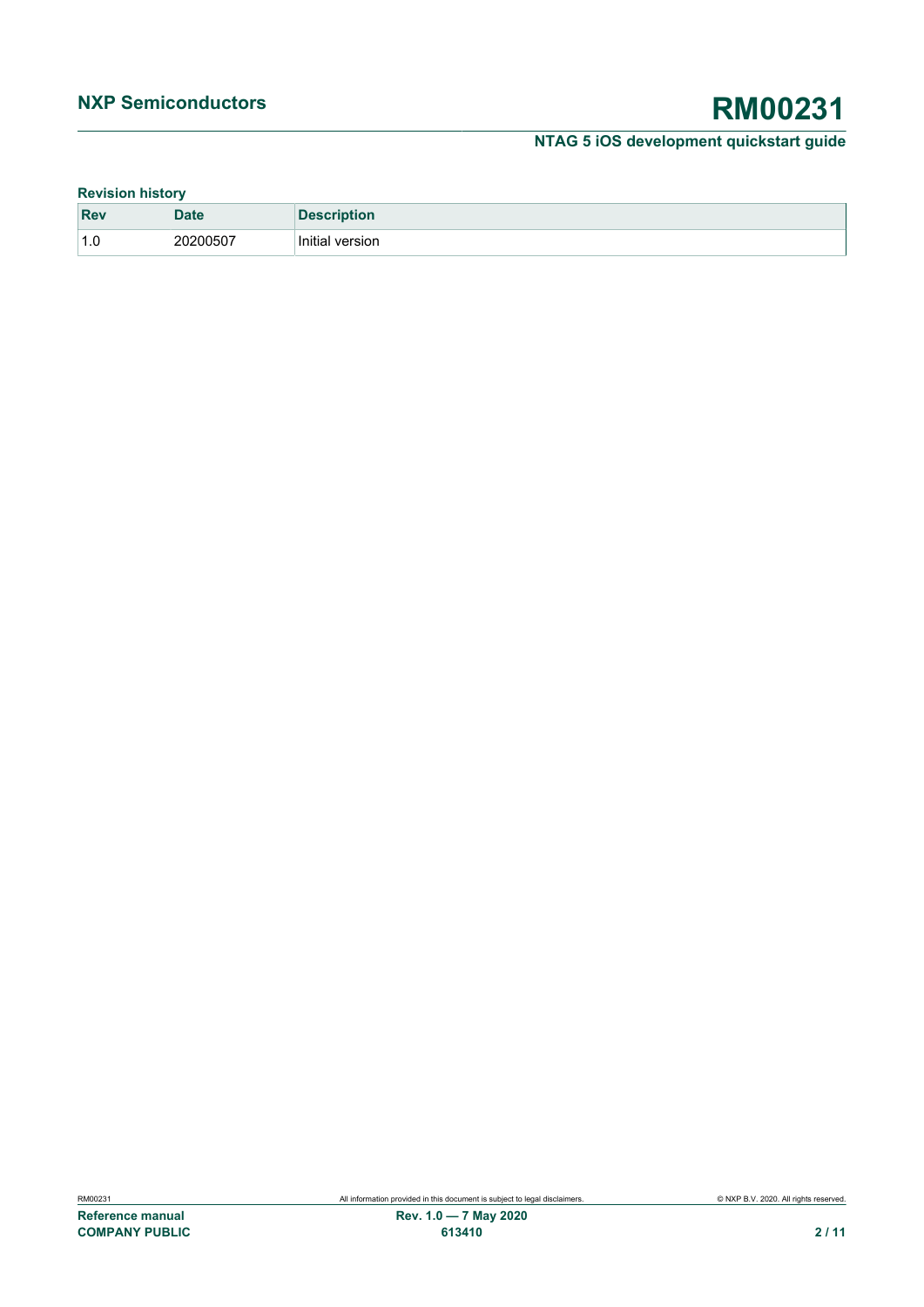# <span id="page-2-0"></span>**1 Introduction**

### **1.1 Objective**

<span id="page-2-1"></span>This document is a quick guide for start of developing an iOS NFC application - NTAG 5 capable. This document aims to describe main implementation points that demonstrate some features of the NTAG 5 tag.

## **1.2 Target audience**

<span id="page-2-2"></span>This document is intended for iOS developers who are working with the NTAG 5. Thus Swift or Objective C knowledge is needed in order to have a complete understanding of the document.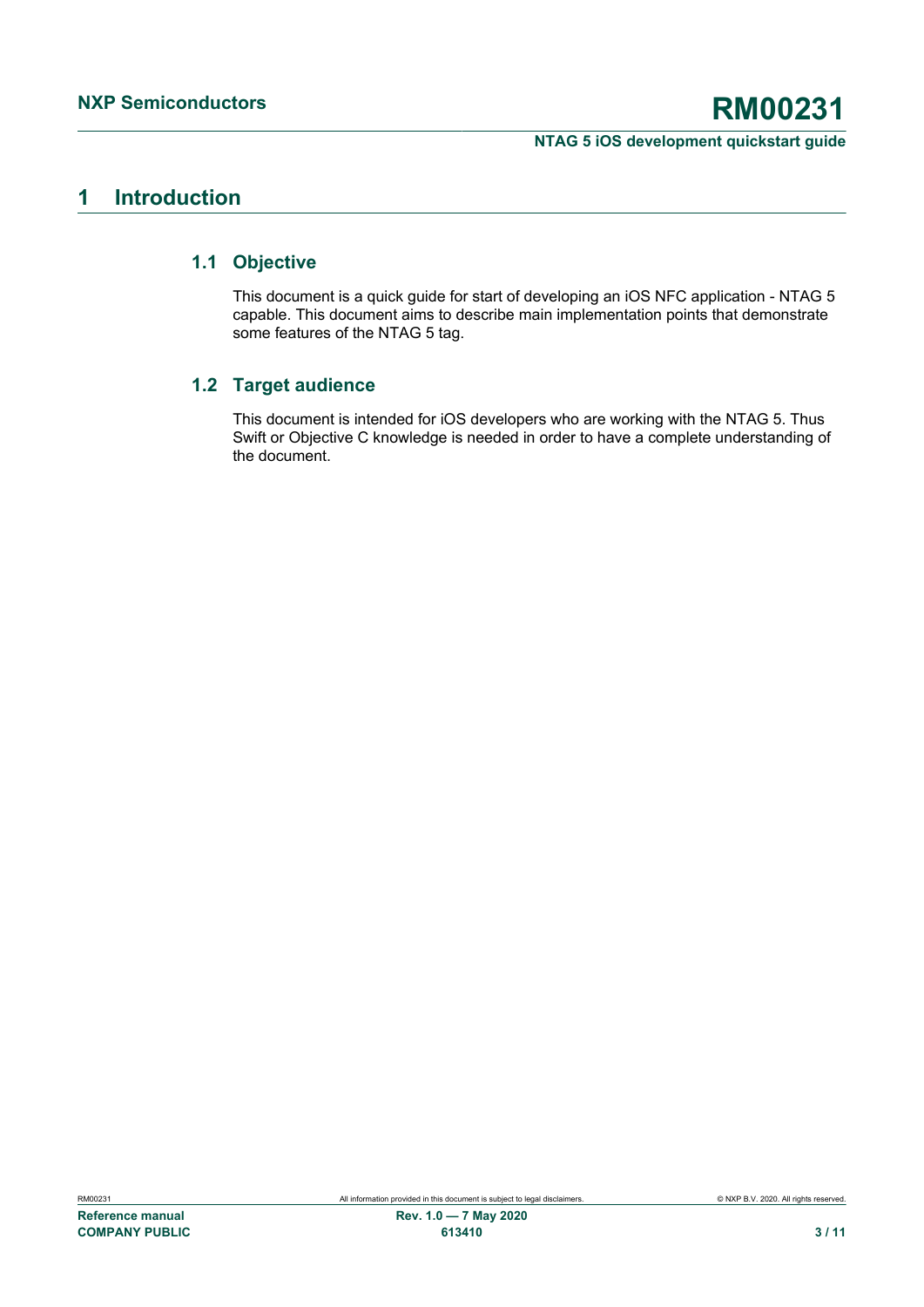# <span id="page-3-0"></span>**2 NTAG 5 overview**

## **2.1 General description**

<span id="page-3-1"></span>NTAG 5 is an ISO/IEC 15693 and NFC Forum Type 5 Tag compliant IC with an EEPROM, SRAM and  $I<sup>2</sup>C$  host interface. This ensures information exchange with all NFC Forum Devices with a tap. With this ability, the tag offers a long-reading range and privacy due to close proximity with mobile devices.

# **2.2 Features and applications**

<span id="page-3-2"></span>NTAG 5 is equipped with a reliable and robust memory. It has a 2048-byte EEPROM for the user memory and a 256-byte SRAM for frequently changing data and Pass-through mode.

Regarding security there are several ways to protect the IC:

- 32-bit password to access the memory from NFC and I<sup>2</sup>C interfaces.
- **•** Optional 64-bit password only to read/write the tag from NFC perspective.
- **•** 128-bit AES mutual authentication from NFC perspective before doing memory operations.

The NTAG 5 has a configurable contact interface with an  $I^2C$  standard slave mode (with 100 kHz and fast 400 kHz operating frequencies) and a transparent  $I^2C$  master channel. Other interesting features in the contact interface are the configurable event detection pin, two GPIO channels, two PWM channels and energy harvesting for low-power budget applications.

Apart from these features, NTAG 5 has several innovative features such as Active Load Modulation, NFC and I<sup>2</sup>C Disable, Privacy mode and DESTROY command.

Taking into account the IC features, it can be used in quite different applications: Lighting, Smart home, Consumer, Industrial, Gaming or Smart metering.

#### **Recommended additional documentation:**

- NFC Forum Type 5 Tag configuration: **[\[NFC Forum specification, Type 5 Tag](#page-7-0)]**
- **•** NFC Forum NDEF: [[NFC Forum specification, Tag NDEF Exchange Protocol -](#page-7-1) [Technical Specification Version](#page-7-1)]
- **•** I <sup>2</sup>C Master: [\[AN12368 NTAG 5 Link I2C Master mode](#page-7-2)]
- **•** I <sup>2</sup>C Slave: [[AN12364 NTAG 5 Bidirectional data exchange](#page-7-3)
- **•** Pass-through mode: [\[AN12364 NTAG 5 Bidirectional data exchange](#page-7-3)]
- **•** PHDC data transfer: [\[AN12364 NTAG 5 Bidirectional data exchange](#page-7-3)], [\[NFC Forum](#page-7-4) [Personal Health Care Devices \(PHDC\) specification\]](#page-7-4)
- **•** Energy harvesting: [\[AN11201 NTAG 5 How to use energy harvesting\]](#page-7-5)
- **•** GPIO: [[AN11203 NTAG 5 Use of PWM, GPIO and Event detection\]](#page-7-6)
- **•** PWM: [\[AN11203 NTAG 5 Use of PWM, GPIO and Event detection](#page-7-6)]
- **•** Event detection: [[AN11203 NTAG 5 Use of PWM, GPIO and Event detection\]](#page-7-6)
- **•** Protecting User memory and features, Security: [[AN12366 NTAG 5 Memory](#page-7-7) [Configuration and Scalable Security](#page-7-7)]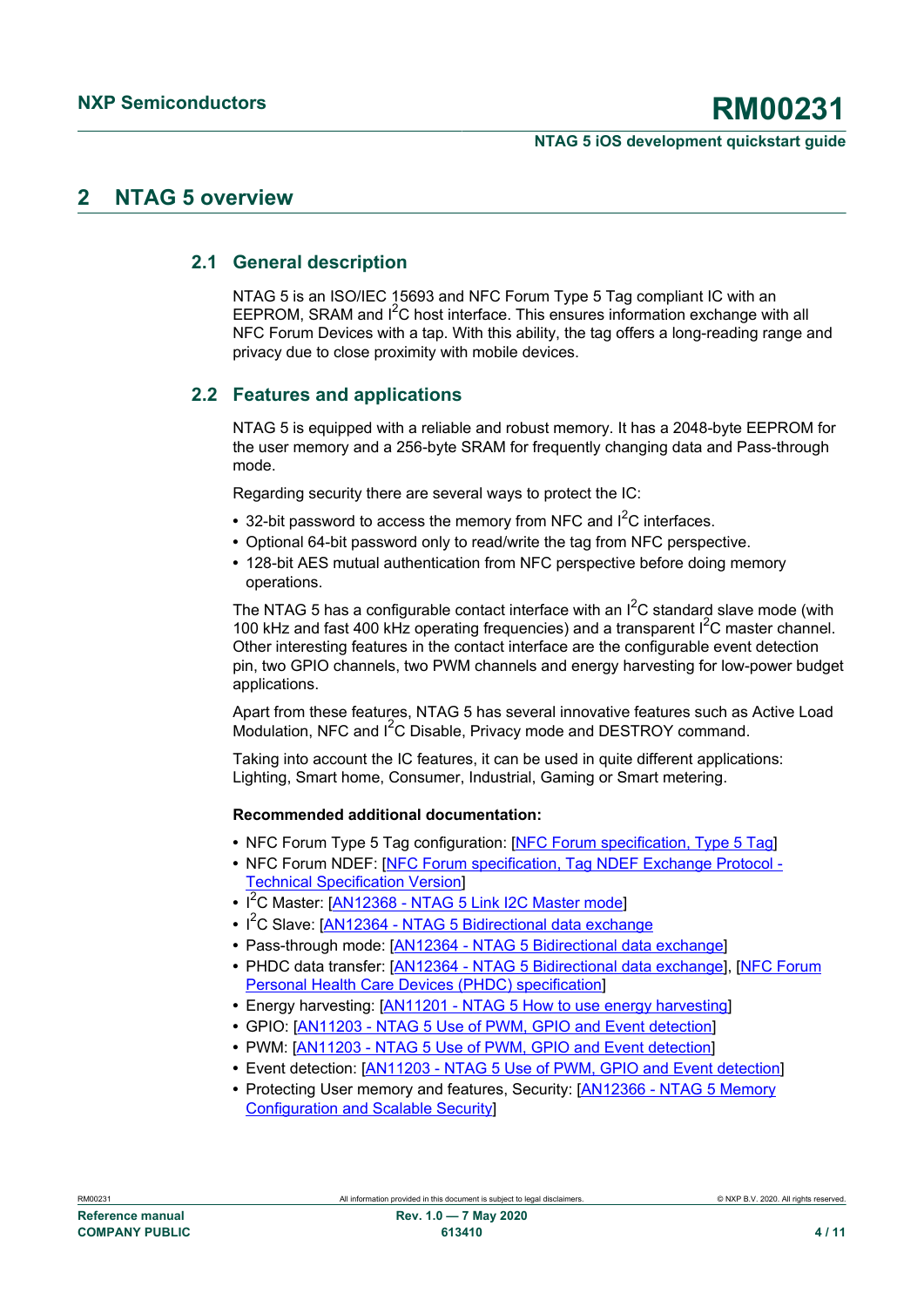# <span id="page-4-1"></span>**3 Development guide**

<span id="page-4-0"></span>

Copy the NTAG5\_NFC\_LIB folder into your project.

[Swift only] If the new project is Swift-based, create a Bridging Header.

Create a new .h file in the project directory and name it AppName-Bridging-Header.h Import your Objective-C class names inside the Bridging header file.

```
//
// Pressure-Sensor_BridgingHeader.h
// NTAG5 pressure sensor
//
// Created by CAS Engineer on 03.03.20.
// Copyright © 2020 NXP Semiconductors. All rights reserved.
//
#ifndef Pressure Sensor BridgingHeader h
#define Pressure_Sensor_BridgingHeader_h
#import "Utils.h"
#import "NSData+FastHex.h"
#import "NTAG5 NFC LIB.h"
#import "ISO15693Command.h"
#import "RFCommands.h"
#import "I2CMasterChannelUseCase.h"
#endif /* Pressure_Sensor_BridgingHeader_h */
```
Go inside the Project Build Settings  $\rightarrow$  Swift Compiler – General  $\rightarrow$  Objective-C Bridging Header or type "Bridging header" into the search. Add the path of the Bridging Header file, that you created.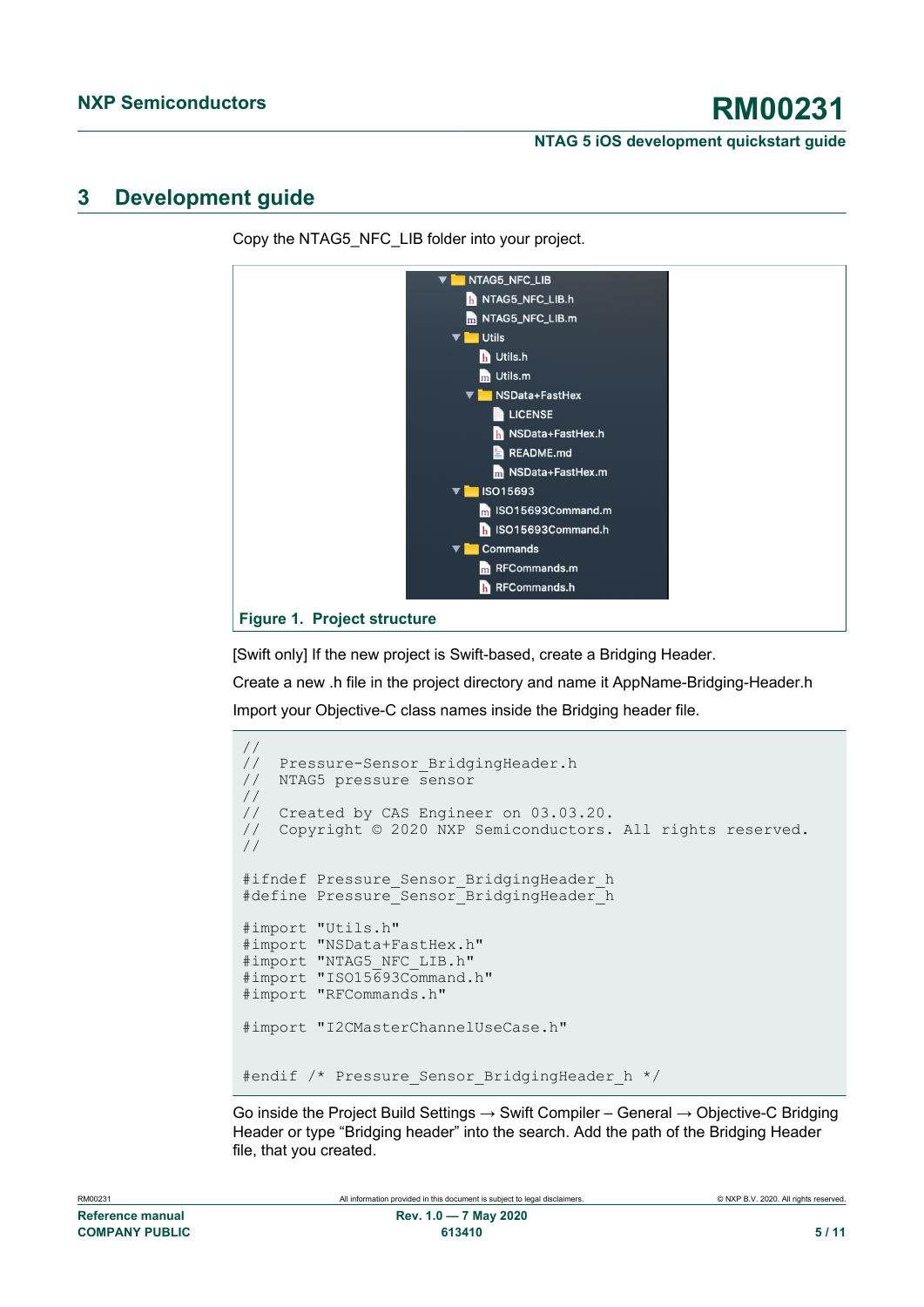<span id="page-5-0"></span>

Using the code:

**- Swift**

Create an instance of the NTAG5\_NFC\_LIB.

let  $ntaq5Nfclib = NTAG5NFC LIB()$ 

We then use this instance to make calls to the methods.

First call the initSession to initialize an NFC session through the NFC Core API.

```
 ntag5NfcLib.initSession({ (data) -> Void in
        print("Success")
     }, onFailure: { (error) -> Void in
         print("Failure")
     })
```
Then wait for the reader session to connect to a tag.

while  $(ntag5Nfclib.isConnect() == 0)$ 

After that you can send commands to the NTAG 5, where data contains the response. Create and ISO15693Command from a HEX string.

```
let cmdString = "12COA700"; let cmd = ISO15693Command.init(data: cmdString)
 ntag5NfcLib.send(cmd, onSuccess: { (data) -> Void in
  print("Success")
 }, onFailure: { (error) -> Void in
  print("Failure")
 })
```
To finish the reader session with success use close.

```
self.ntag5NfcLib.close({ (data) -> Void in
               print("Success")
            }, onFailure: { (error) -> Void in
           print("Failure")<br>})
 })
```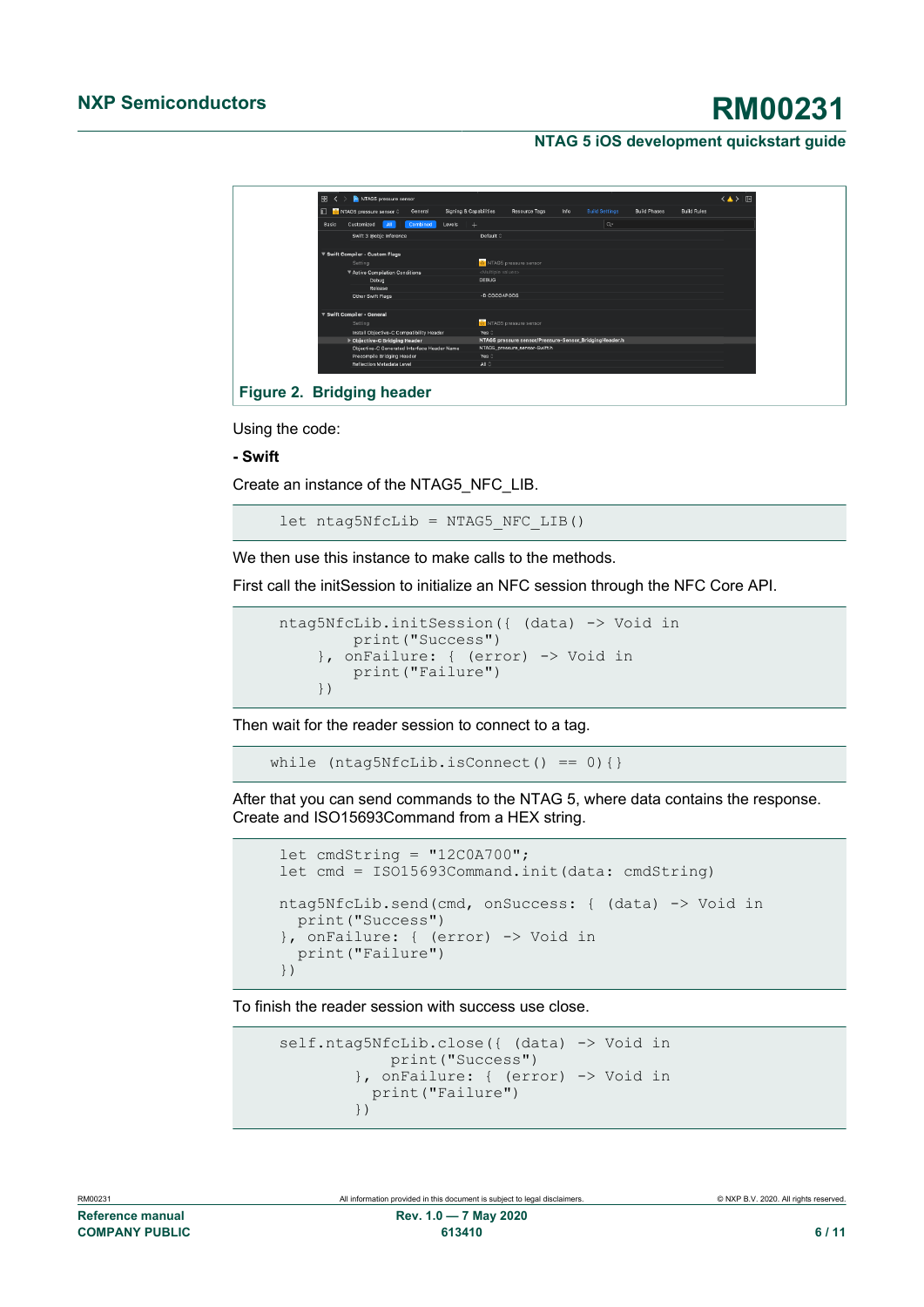And to finish the reader session with a failure use errorMessage.

```
self.ntag5NfcLib.errorMessage({ (data) -> Void in
             print("Success")
         }, onFailure: { (error) -> Void in
             print("Failure")
         })
```
### **- Objective-C**

Similar to Swift, described in the previous section. Using Objective-C calls like the next example.

```
 NSString * cmdString = @"12C1A709A5A5A5";
    ISO15693Command *cmd = [[ISO15693Command alloc]
 initWithData:cmdString];
    [[NTAG5_NFC_LIB sharedInstance] sendCommand: cmd
onSuccess:\sqrt{\overline{N}}(NSData *aData) {
      //success
    } onFailure:^(NSError *error) {
      //failure
    }];
```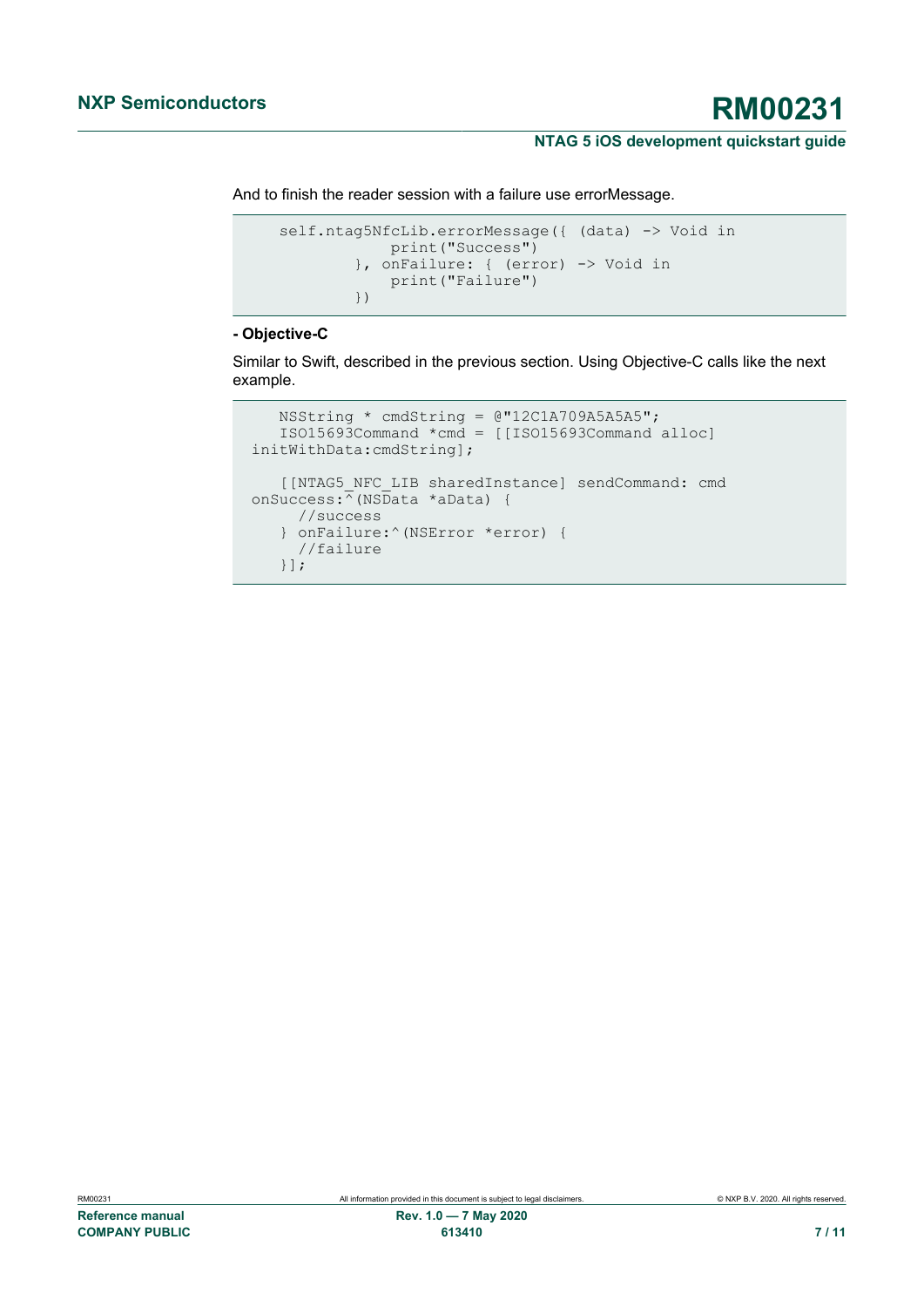# <span id="page-7-8"></span>**4 References**

- <span id="page-7-0"></span>[1] NFC Forum specification, Type 5 Tag - Technical Specification Version 1.0 2018-04-27 [T5T] NFC Forum <https://nfc-forum.org/product-category/specification/>
- <span id="page-7-1"></span>[2] NFC Forum specification, Tag NDEF Exchange Protocol - Technical Specification Version 1.0 2019-04-24 [TNEP] NFC Forum<sup>T</sup> [https://nfc-forum.org/our-work/specifications-and-application-documents/](https://nfc-forum.org/our-work/specifications-and-application-documents/specifications/nfc-forum-candidate-technical-specifications/) [specifications/nfc-forum-candidate-technical-specifications/](https://nfc-forum.org/our-work/specifications-and-application-documents/specifications/nfc-forum-candidate-technical-specifications/)
- <span id="page-7-4"></span>[3] NFC Forum Personal Health Care Devices (PHDC) specification <https://nfc-forum.org/product-category/specification/>
- <span id="page-7-6"></span>[4] AN11203 - NTAG 5 Use of PWM, GPIO and Event detection, doc.no. 5302xx <https://www.nxp.com/docs/en/application-note/AN11203.pdf>
- <span id="page-7-3"></span>[5] AN12364 - NTAG 5 Bidirectional data exchange, doc.no. 5303xx <https://www.nxp.com/docs/en/application-note/AN12364.pdf>
- <span id="page-7-5"></span>[6] AN11201 - NTAG 5 How to use energy harvesting, doc.no. 5304xx <https://www.nxp.com/docs/en/application-note/AN12365.pdf>
- <span id="page-7-7"></span>[7] AN12366 - NTAG 5 Memory Configuration and Scalable Security, doc.no. 5305xx <https://www.nxp.com/docs/en/application-note/AN12366.pdf>
- <span id="page-7-2"></span>[8] AN12368 - NTAG 5 Link  $I^2C$  Master mode, doc.no. 5306xx <https://www.nxp.com/docs/en/application-note/AN12368.pdf>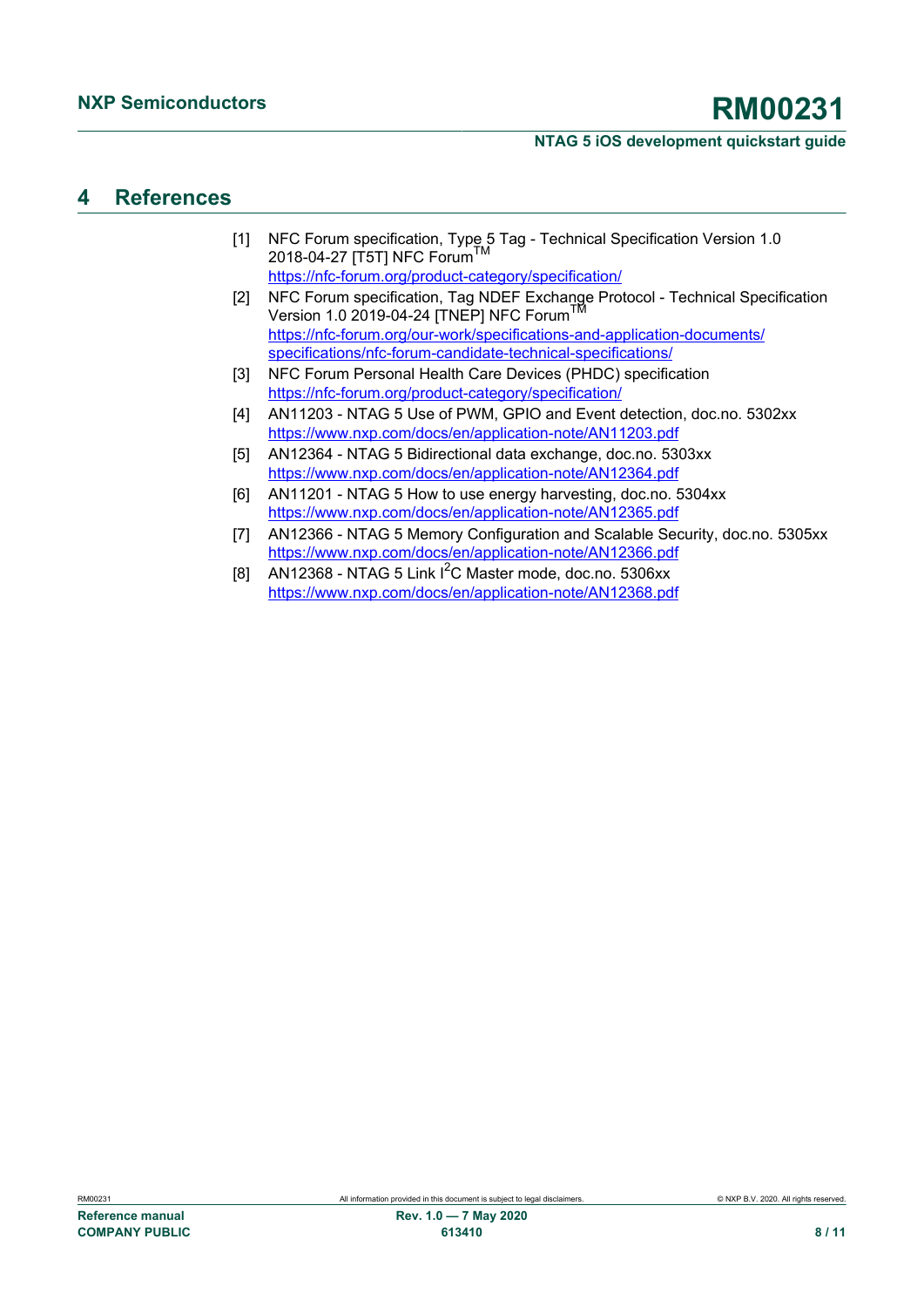# <span id="page-8-0"></span>**5 Legal information**

# **5.1 Definitions**

**Draft** — The document is a draft version only. The content is still under internal review and subject to formal approval, which may result in modifications or additions. NXP Semiconductors does not give any representations or warranties as to the accuracy or completeness of information included herein and shall have no liability for the consequences of use of such information.

## **5.2 Disclaimers**

**Limited warranty and liability** — Information in this document is believed to be accurate and reliable. However, NXP Semiconductors does not give any representations or warranties, expressed or implied, as to the accuracy or completeness of such information and shall have no liability for the consequences of use of such information. NXP Semiconductors takes no responsibility for the content in this document if provided by an information source outside of NXP Semiconductors. In no event shall NXP Semiconductors be liable for any indirect, incidental, punitive, special or consequential damages (including - without limitation - lost profits, lost savings, business interruption, costs related to the removal or replacement of any products or rework charges) whether or not such damages are based on tort (including negligence), warranty, breach of contract or any other legal theory. Notwithstanding any damages that customer might incur for any reason whatsoever, NXP Semiconductors' aggregate and cumulative liability towards customer for the products described herein shall be limited in accordance with the Terms and conditions of commercial sale of NXP **Semiconductors** 

**Right to make changes** — NXP Semiconductors reserves the right to make changes to information published in this document, including without limitation specifications and product descriptions, at any time and without notice. This document supersedes and replaces all information supplied prior to the publication hereof.

**Suitability for use** — NXP Semiconductors products are not designed, authorized or warranted to be suitable for use in life support, life-critical or safety-critical systems or equipment, nor in applications where failure or malfunction of an NXP Semiconductors product can reasonably be expected to result in personal injury, death or severe property or environmental damage. NXP Semiconductors and its suppliers accept no liability for inclusion and/or use of NXP Semiconductors products in such equipment or applications and therefore such inclusion and/or use is at the customer's own risk.

**Applications** — Applications that are described herein for any of these products are for illustrative purposes only. NXP Semiconductors makes no representation or warranty that such applications will be suitable for the specified use without further testing or modification. Customers are responsible for the design and operation of their applications and products using NXP Semiconductors products, and NXP Semiconductors accepts no liability for any assistance with applications or customer product design. It is customer's sole responsibility to determine whether the NXP Semiconductors product is suitable and fit for the customer's applications and products planned, as well as for the planned application and use of customer's third party customer(s). Customers should provide appropriate design and operating safeguards to minimize the risks associated with their applications and products. NXP Semiconductors does not accept any liability related to any default, damage, costs or problem which is based on any weakness or default in the customer's applications or products, or the application or use by customer's third party customer(s). Customer is responsible for doing all necessary testing for the customer's applications and products using NXP Semiconductors products in order to avoid a default of the applications and the products or of the application or use by

customer's third party customer(s). NXP does not accept any liability in this respect.

**Export control** — This document as well as the item(s) described herein may be subject to export control regulations. Export might require a prior authorization from competent authorities.

**Evaluation products** — This product is provided on an "as is" and "with all faults" basis for evaluation purposes only. NXP Semiconductors, its affiliates and their suppliers expressly disclaim all warranties, whether express, implied or statutory, including but not limited to the implied warranties of non-infringement, merchantability and fitness for a particular purpose. The entire risk as to the quality, or arising out of the use or performance, of this product remains with customer. In no event shall NXP Semiconductors, its affiliates or their suppliers be liable to customer for any special, indirect, consequential, punitive or incidental damages (including without limitation damages for loss of business, business interruption, loss of use, loss of data or information, and the like) arising out the use of or inability to use the product, whether or not based on tort (including negligence), strict liability, breach of contract, breach of warranty or any other theory, even if advised of the possibility of such damages. Notwithstanding any damages that customer might incur for any reason whatsoever (including without limitation, all damages referenced above and all direct or general damages), the entire liability of NXP Semiconductors, its affiliates and their suppliers and customer's exclusive remedy for all of the foregoing shall be limited to actual damages incurred by customer based on reasonable reliance up to the greater of the amount actually paid by customer for the product or five dollars (US\$5.00). The foregoing limitations, exclusions and disclaimers shall apply to the maximum extent permitted by applicable law, even if any remedy fails of its essential purpose.

**Translations** — A non-English (translated) version of a document is for reference only. The English version shall prevail in case of any discrepancy between the translated and English versions.

**Security** — While NXP Semiconductors has implemented advanced security features, all products may be subject to unidentified vulnerabilities. Customers are responsible for the design and operation of their applications and products to reduce the effect of these vulnerabilities on customer's applications and products, and NXP Semiconductors accepts no liability for any vulnerability that is discovered. Customers should implement appropriate design and operating safeguards to minimize the risks associated with their applications and products.

# **5.3 Licenses**

#### **Purchase of NXP ICs with NFC technology**

Purchase of an NXP Semiconductors IC that complies with one of the Near Field Communication (NFC) standards ISO/IEC 18092 and ISO/ IEC 21481 does not convey an implied license under any patent right infringed by implementation of any of those standards. Purchase of NXP Semiconductors IC does not include a license to any NXP patent (or other IP right) covering combinations of those products with other products, whether hardware or software.

## **5.4 Trademarks**

Notice: All referenced brands, product names, service names and trademarks are the property of their respective owners.

#### **NTAG** — is a trademark of NXP B.V.

**NXP** — wordmark and logo are trademarks of NXP B.V.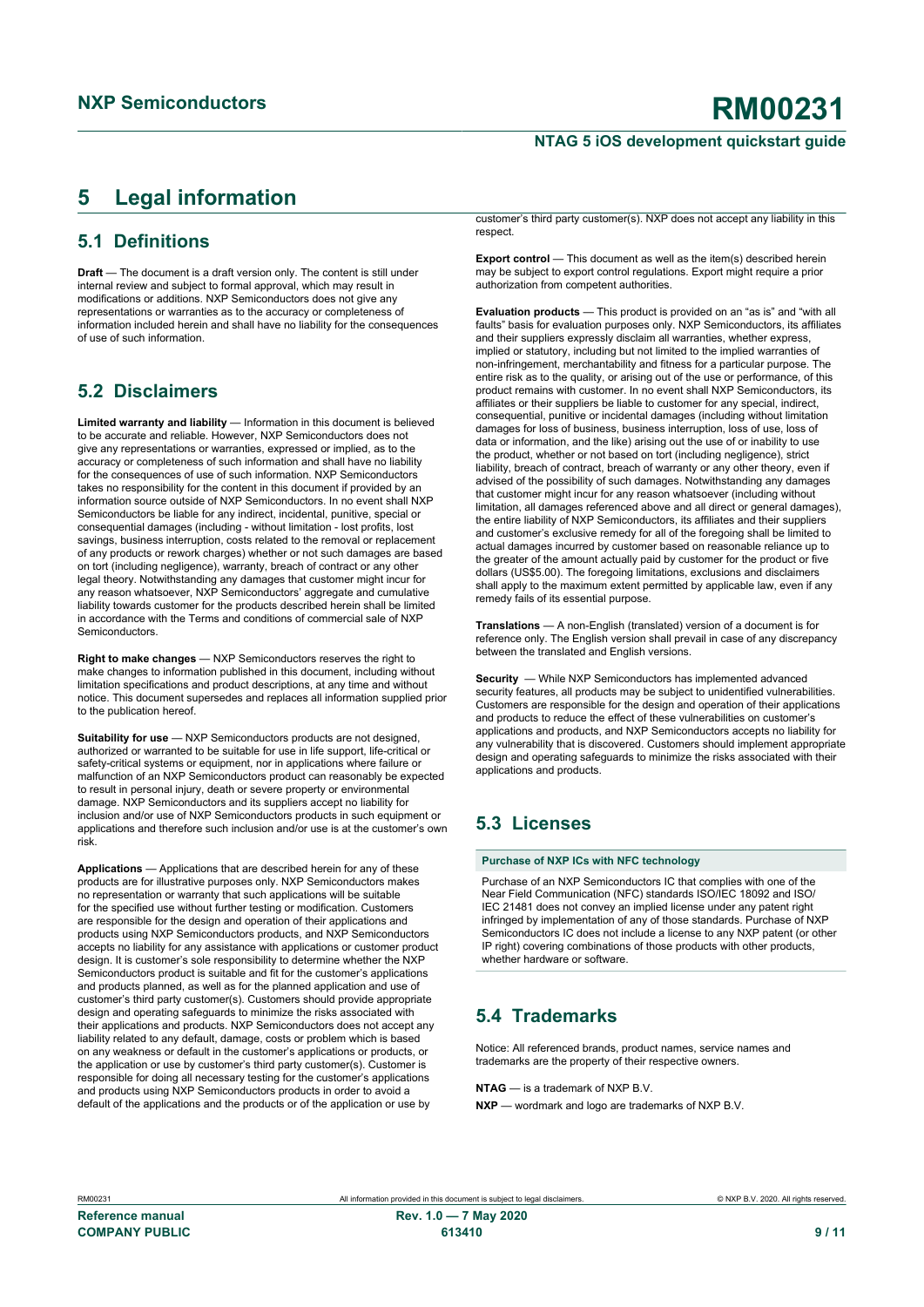# **Figures**

| Fig. | - Project s<br>-siruciure | -ומ | header<br>sriaaina |  |
|------|---------------------------|-----|--------------------|--|
|      |                           |     |                    |  |